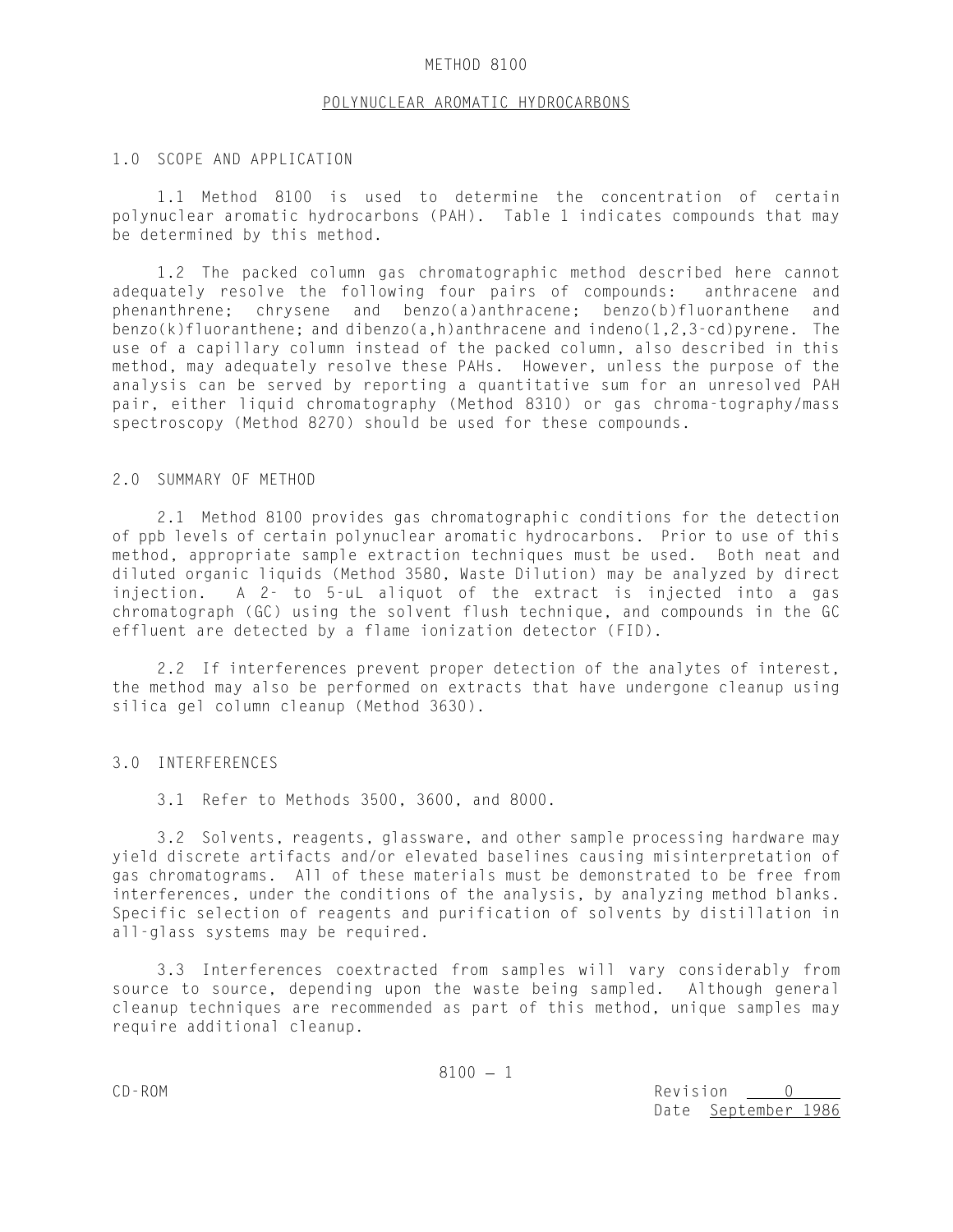| Compound                 | Retention time (min) |  |
|--------------------------|----------------------|--|
| Acenaphthene             | 10.8                 |  |
| Acenaphthylene           | 10.4                 |  |
| Anthracene               | 15.9                 |  |
| Benzo(a)anthracene       | 20.6                 |  |
| Benzo(a)pyrene           | 29.4                 |  |
| Benzo(b)fluoranthene     | 28.0                 |  |
| Benzo(j)fluoranthene     |                      |  |
| Benzo(k)fluoranthene     | 28.0                 |  |
| Benzo(ghi)perylene       | 38.6                 |  |
| Chrysene                 | 24.7                 |  |
| Dibenz(a,h)acridine      |                      |  |
| Dibenz(a,j)acridine      |                      |  |
| Dibenzo(a,h)anthracene   | 36.2                 |  |
| 7H-Dibenzo(c,g)carbazole |                      |  |
| Dibenzo(a,e)pyrene       |                      |  |
| Dibenzo(a,h)pyrene       |                      |  |
| Dibenzo(a, i)pyrene      |                      |  |
| Fluoranthene             | 19.8                 |  |
| Fluorene                 | 12.6                 |  |
| $Indeno(1,2,3-cd)pyrene$ | 36.2                 |  |
| 3-Methylcholanthrene     |                      |  |
| Naphthalene              | 4.5                  |  |
| Phenanthrene             | 15.9                 |  |
| Pyrene                   | 20.6                 |  |

# TABLE 1. GAS CHROMATOGRAPHY OF POLYNUCLEAR AROMATIC HYDROCARBONS<sup>a</sup>

 $a$ Results obtained using Column 1.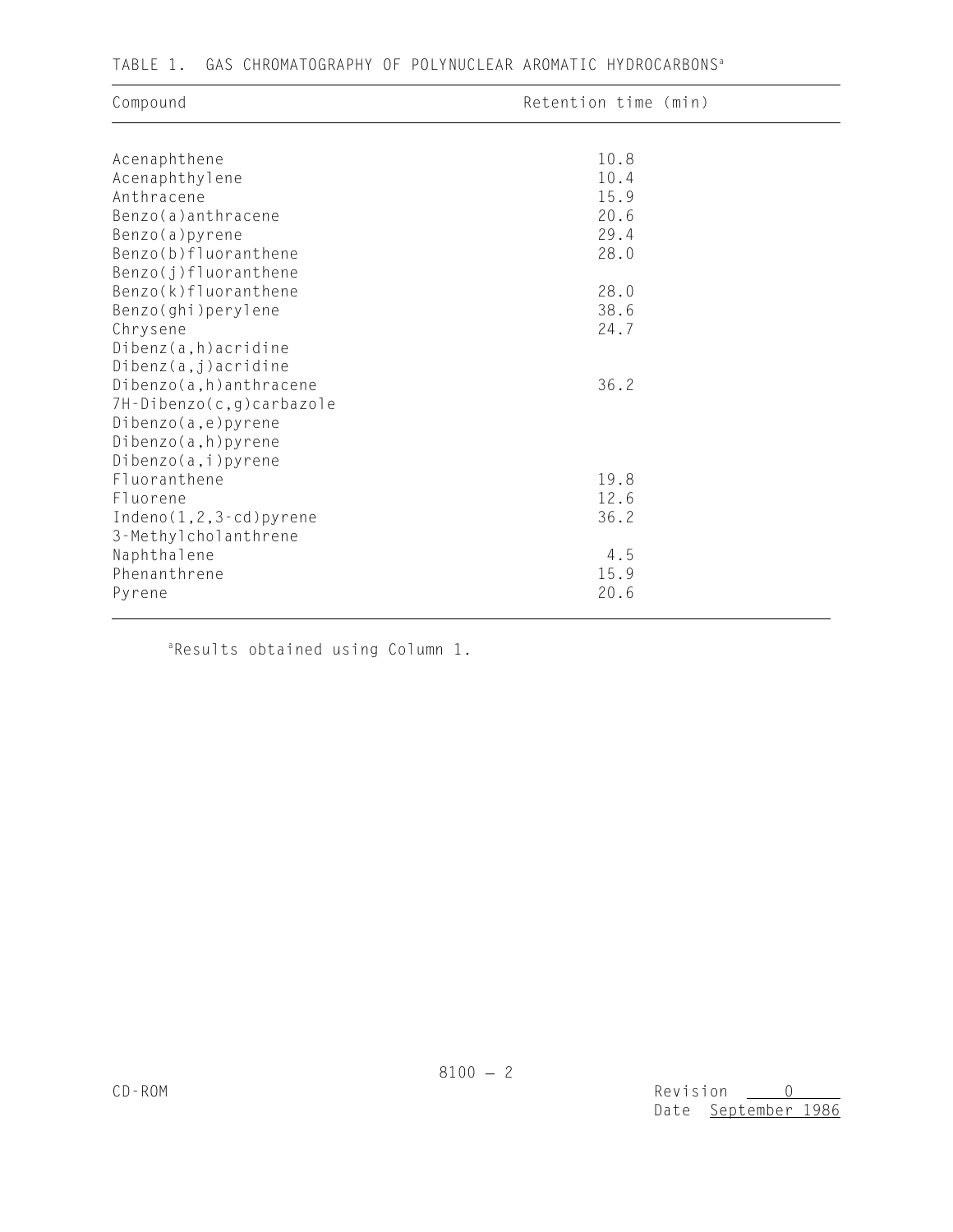## 4.1 Gas chromatograph:

4.1.1 **Gas chromatograph:** Analytical system complete with gas chromatograph suitable for on-column injections and all required accessories, including detectors, column supplies, recorder, gases, and syringes. A data system for measuring peak areas and/or peak heights is recommended.

## 4.1.2 **Columns**:

4.1.2.1 Column 1: 1.8-m x 2-mm I.D. glass column packed with 3% OV-17 on Chromosorb W-AW-DCMS (100/120 mesh) or equivalent.

4.1.2.2 Column 2: 30-m x 0.25-mm I.D. SE-54 fused silica capillary column.

4.1.2.3 Column 3: 30-m x 0.32-mm I.D. SE-54 fused silica capillary column.

4.1.3 **Detector:** Flame ionization (FID).

4.2 Volumetric flask: 10-, 50-, and 100-mL, ground-glass stopper.

4.3 Microsyringe: 10-uL.

5.0 REAGENTS

5.1 Solvents: Hexane, isooctane (2,2,4-trimethylpentane) (pesticide quality or equivalent).

## 5.2 Stock standard solutions:

5.2.1 Prepare stock standard solutions at a concentration of 1.00 ug/uL by dissolving 0.0100 g of assayed reference material in isooctane and diluting to volume in a 10-mL volumetric flask. Larger volumes can be used at the convenience of the analyst. When compound purity is assayed to be 96% or greater, the weight can be used without correction to calculate the concentration of the stock standard. Commercially prepared stock standards can be used at any concentration if they are certified by the manufacturer or by an independent source.

5.2.2 Transfer the stock standard solutions into Teflon-sealed screwcap bottles. Store at 4°C and protect from light. Stock standards should be checked frequently for signs of degradation or evaporation, especially just prior to preparing calibration standards from them.

5.2.3 Stock standard solutions must be replaced after one year, or sooner if comparison with check standards indicates a problem.

CD-ROM Revision 0 Date September 1986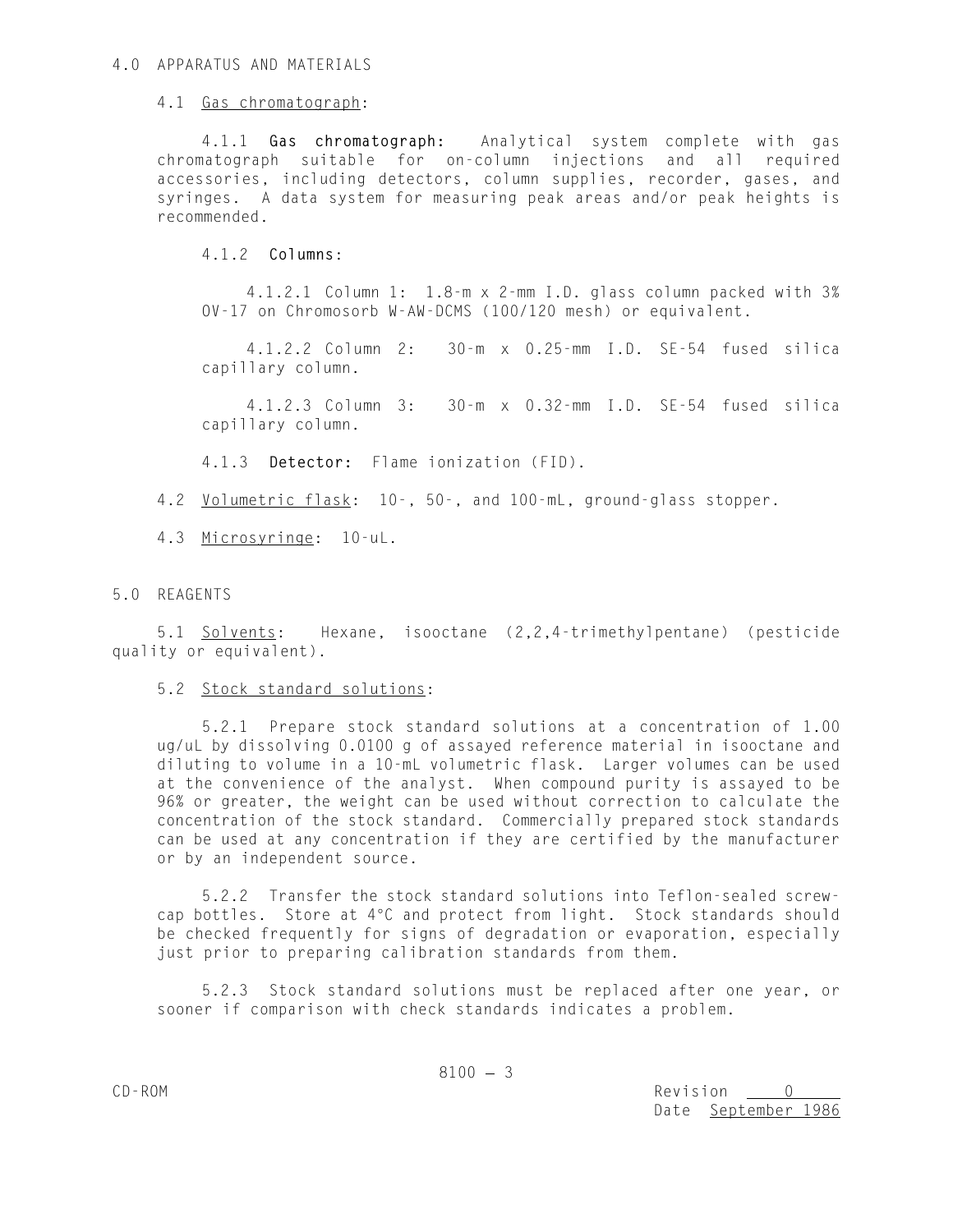5.3 Calibration standards: Calibration standards at a minimum of five concentration levels should be prepared through dilution of the stock standards with isooctane. One of the concentration levels should be at a concentration near, but above, the method detection limit. The remaining concentration levels should correspond to the expected range of concentrations found in real samples or should define the working range of the GC. Calibration solutions must be replaced after six months, or sooner if comparison with a check standard indicates a problem.

5.4 Internal standards (if internal standard calibration is used): To use this approach, the analyst must select one or more internal standards that are similar in analytical behavior to the compounds of interest. The analyst must further demonstrate that the measurement of the internal standard is not affected by method or matrix interferences. Because of these limitations, no internal standard can be suggested that is applicable to all samples.

5.4.1 Prepare calibration standards at a minimum of five concentration levels for each analyte of interest as described in Paragraph 5.3.

5.4.2 To each calibration standard, add a known constant amount of one or more internal standards, and dilute to volume with isooctane.

5.4.3 Analyze each calibration standard according to Section 7.0.

5.5 Surrogate standards: The analyst should monitor the performance of the extraction, cleanup (when used), and analytical system and the effectiveness of the method in dealing with each sample matrix by spiking each sample, standard, and reagent water blank with one or two surrogates (e.g., 2-fluorobiphenyl and 1-fluoronaphthalene) recommended to encompass the range of the temperature program used in this method. Method 3500, Section 5.3.1.1, details instructions on the preparation of base/neutral surrogates. Deuterated analogs of analytes should not be used as surrogates for gas chromatographic analysis due to coelution problems.

## 6.0 SAMPLE COLLECTION, PRESERVATION, AND HANDLING

6.1 See the introductory material to this chapter, Organic Analytes, Section 4.1. Extracts must be stored under refrigeration and must be analyzed within 40 days of extraction.

# 7.0 PROCEDURE

## 7.1 Extraction:

7.1.1 Refer to Chapter Two for guidance on choosing the appropriate extraction procedure. In general, water samples are extracted at a neutral pH with methylene chloride, using either Method 3510 or 3520. Solid samples are extracted using either Method 3540 or 3550. To achieve maximum sensitivity with this method, the extract must be concentrated to 1 mL.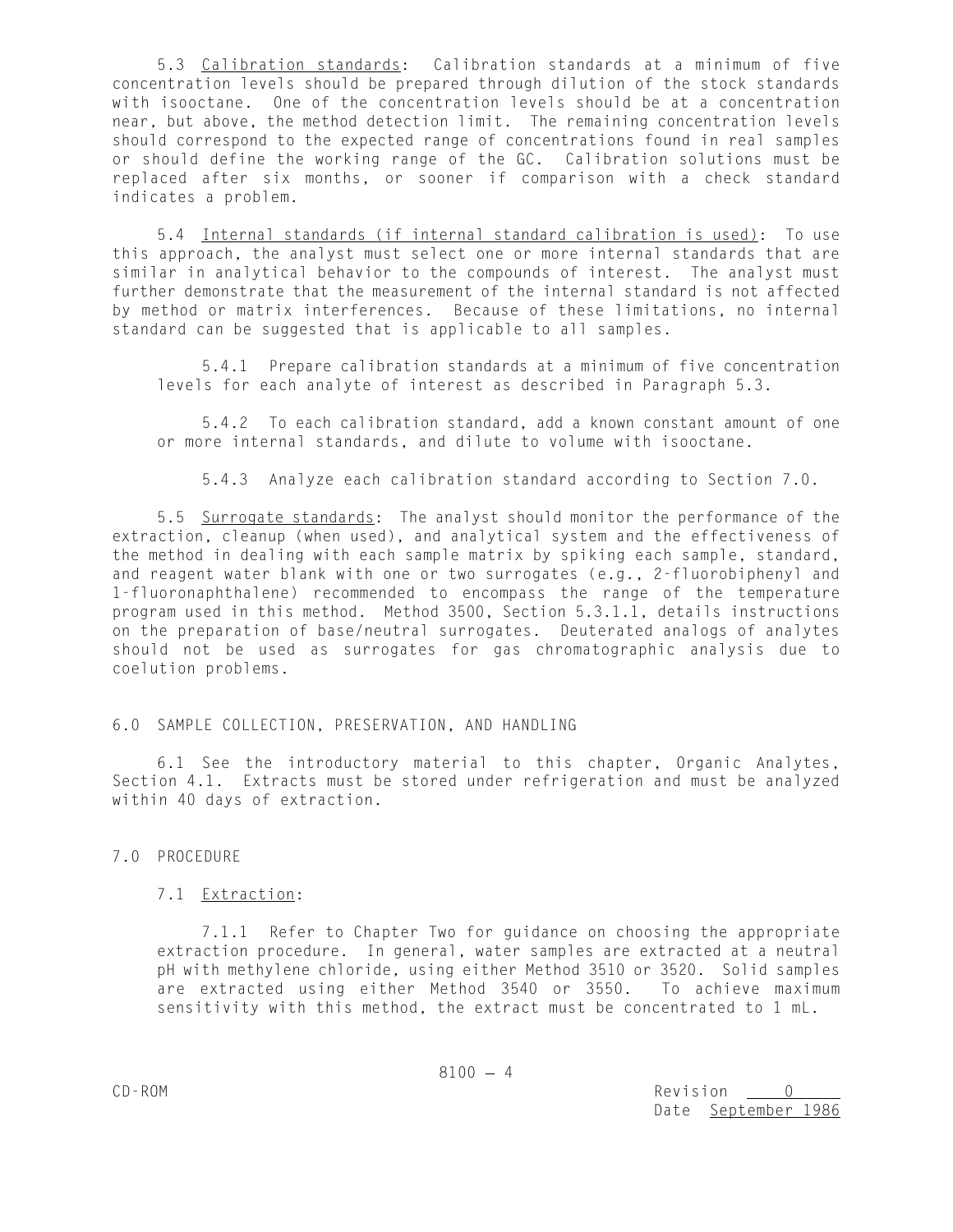7.2 Gas chromatography conditions (Recommended):

7.2.1 **Column 1:** Set nitrogen carrier gas flow at 40-mL/min flow rate. Set column temperature at 100°C for 4 min; then program at  $8^{\circ}$ C/min to a final hold at  $280^{\circ}$ C.

7.2.2 **Column 2:** Set helium carrier gas at 20-cm/sec flow rate. Set column temperature at 35°C for 2 min; then program at  $10^{\circ}$ C/min to 265°C and hold for 12 min.

7.2.3 **Column 3**: Set helium carrier gas at 60 cm/sec flow rate. Set column temperature at 35°C for 2 min; then program at 10°C/min to 265°C and hold for 3 min.

7.3 Calibration: Refer to Method 8000 for proper calibration techniques.

7.3.1 The procedure for internal or external standard calibration may be used. Refer to Method 8000 for a description of each of these procedures.

7.3.2 If cleanup is performed on the samples, the analyst should process a series of standards through the cleanup procedure and then analyze the samples by GC. This will validate elution patterns and the absence of interferents from the reagents.

#### 7.4 Gas chromatographic analysis:

7.4.1 Refer to Method 8000. If the internal standard calibration technique is used, add 10 uL of internal standard to the sample prior to injection.

7.4.2 Follow Section 7.6 in Method 8000 for instructions on the analysis sequence, appropriate dilutions, establishing daily retention time windows, and identification criteria. Include a mid-level standard after each group of 10 samples in the analysis sequence.

7.4.3 Record the sample volume injected and the resulting peak sizes (in area units or peak heights).

7.4.4 Using either the internal or external calibration procedure (Method 8000), determine the identity and quantity of each component peak in the sample chromatogram which corresponds to the compounds used for calibration purposes. See Section 7.8 of Method 8000 for calculation equations.

7.4.5 If peak detection and identification are prevented due to interferences, the extract may undergo cleanup using Method 3630.

## 7.5 Cleanup:

7.5.1 Proceed with Method 3630. Instructions are given in this method for exchanging the solvent of the extract to hexane.

CD-ROM Revision 0 Date September 1986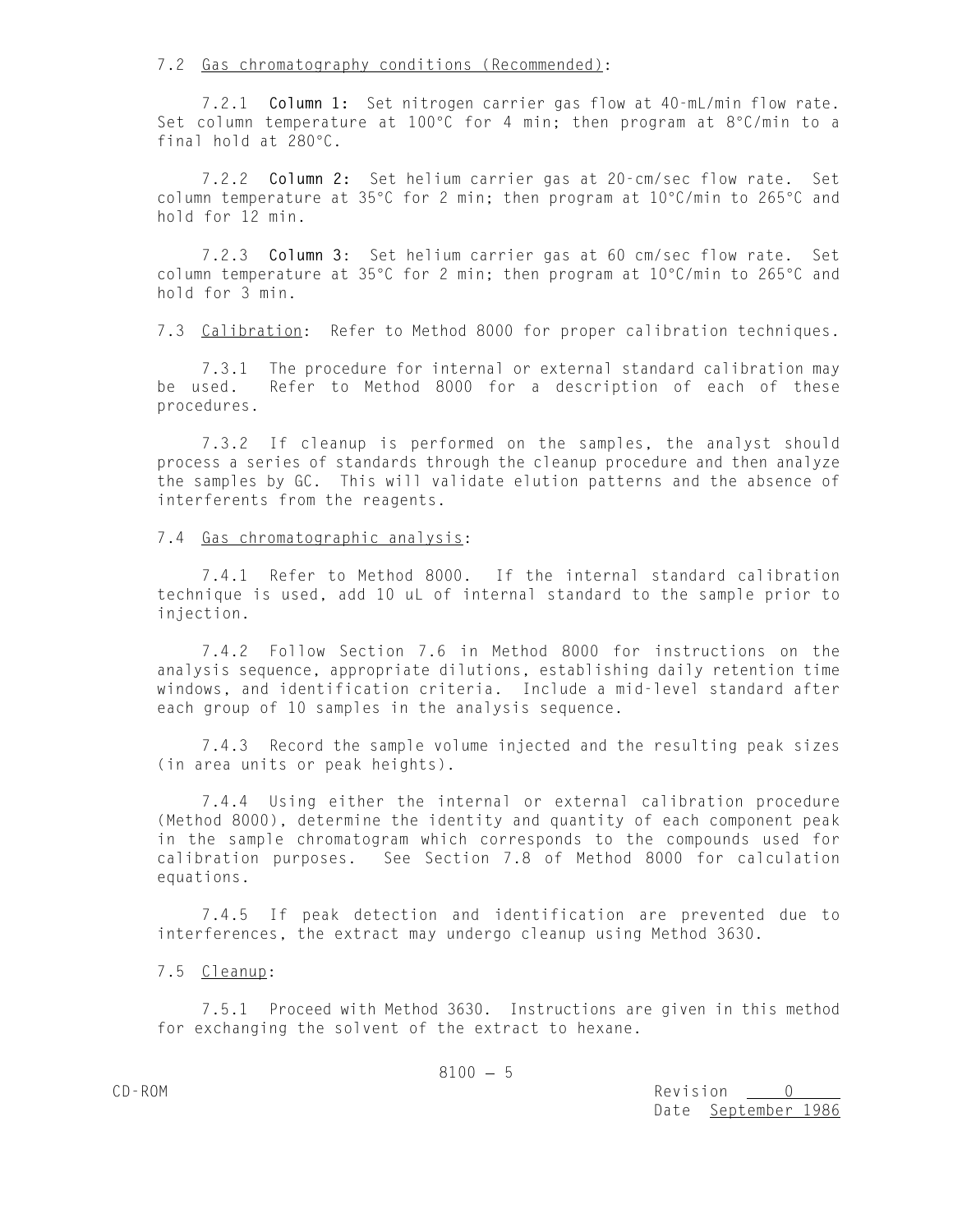7.5.2 Following cleanup, the extracts should be analyzed by GC, as described in the previous paragraphs and in Method 8000.

8.0 QUALITY CONTROL

8.1 Refer to Chapter One for specific quality control procedures. Quality control to validate sample extraction is covered in Method 3500 and in the extraction method utilized. If extract cleanup was performed, follow the QC in Method 3600 and in the specific cleanup method.

8.2 Procedures to check the GC system operation are found in Method 8000, Section 8.6.

8.2.1 The quality control check sample concentrate (Method 8000, Section 8.6) should contain each analyte at the following concentrations in acetonitrile: naphthalene, 100 ug/mL; acenaphthylene, 100 ug/mL; acenaphthene, 100 ug/mL; fluorene, 100 ug/mL; phenanthrene, 100 ug/mL; anthracene, 100 ug/mL; benzo(k)fluoranthene, 5 ug/mL; and any other PAH at 10 ug/mL.

8.2.2 Table 2 indicates the calibration and QC acceptance criteria for this method. Table 3 gives method accuracy and precision as functions of concentration for the analytes of interest. The contents of both Tables should be used to evaluate a laboratory's ability to perform and generate acceptable data by this method.

8.3 Calculate surrogate standard recovery on all samples, blanks, and spikes. Determine if the recovery is within limits (limits established by performing QC procedures outlined in Method 8000, Section 8.10).

8.3.1 If recovery is not within limits, the following procedures are required.

- Check to be sure there are no errors in calculations, surrogate . solutions and internal standards. Also, check instrument performance.
- Recalculate the data and/or reanalyze the extract if any of the . above checks reveal a problem.
- . Reextract and reanalyze the sample if none of the above are a problem or flag the data as "estimated concentration."

#### 9.0 METHOD PERFORMANCE

9.1 The method was tested by 16 laboratories using reagent water, drinking water, surface water, and three industrial wastewaters spiked at six concentrations over the range 0.1 to 425 ug/L. Single operator precision,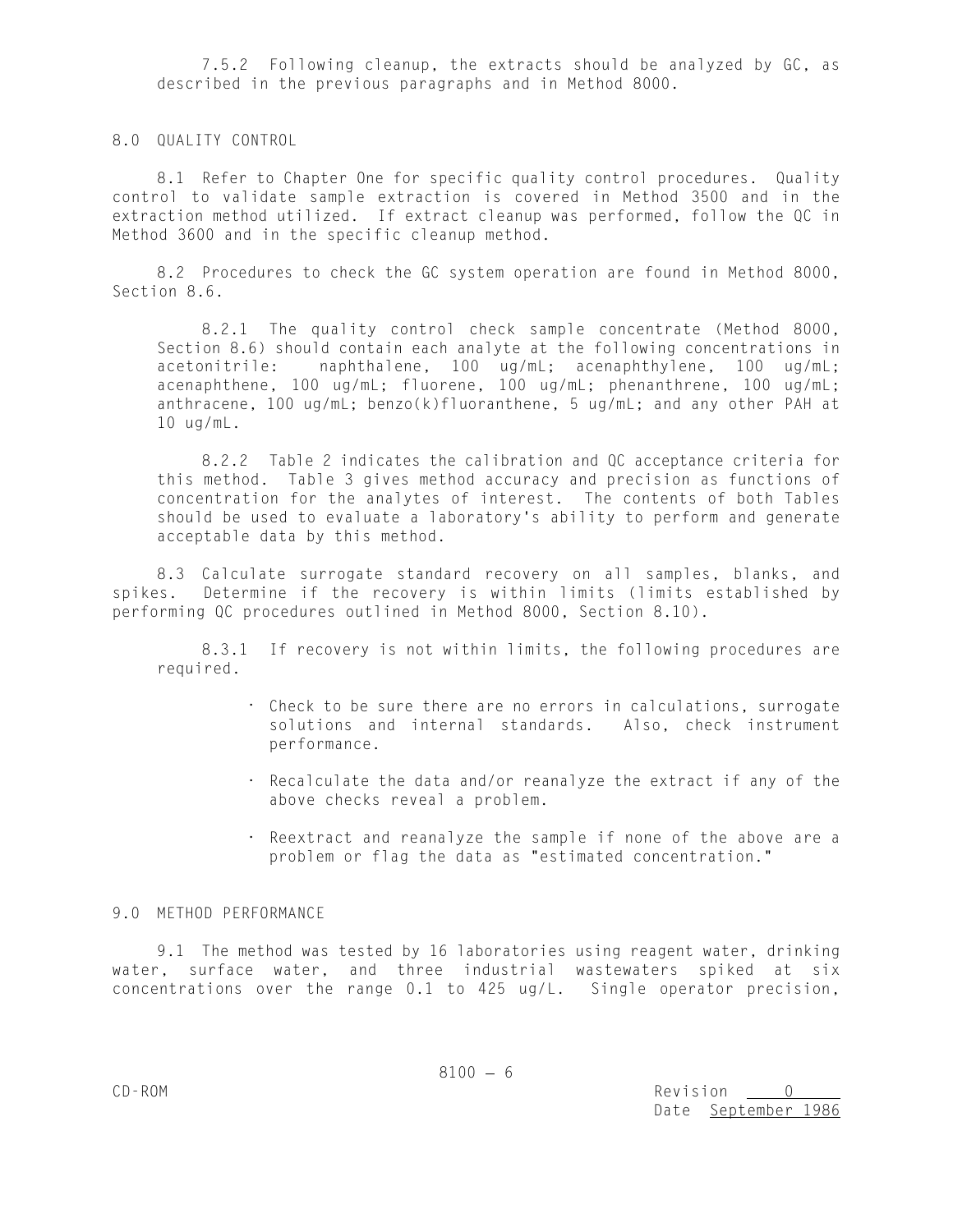overall precision, and method accuracy were found to be directly related to the concentration of the analyte and essentially independent of the sample matrix. Linear equations to describe these relationships for a flame ionization detector are presented in Table 3.

9.2 This method has been tested for linearity of spike recovery from reagent water and has been demonstrated to be applicable over the concentration range from 8 x MDL to 800 x MDL with the following exception: benzo(ghi)perylene recovery at 80 x and 800 x MDL were low (35% and 45%, respectively).

9.3 The accuracy and precision obtained will be determined by the sample matrix, sample-preparation technique, and calibration procedures used.

10.0 REFERENCES

1. "Development and Application of Test Procedures for Specific Organic Toxic Substances in Wastewaters. Category 9 - PAHs," Report for EPA Contract 68-03- 2624 (in preparation).

2. Sauter, A.D., L.D. Betowski, T.R. Smith, V.A. Strickler, R.G. Beimer, B.N. Colby, and J.E. Wilkinson, "Fused Silica Capillary Column GC/MS for the Analysis of Priority Pollutants," Journal of HRC&CC 4, 366-384, 1981.

3. "Determination of Polynuclear Aromatic Hydrocarbons in Industrial and Municipal Wastewaters," EPA-600/4-82-025, U.S. Environmental Protection Agency, Environmental Monitoring and Support Laboratory, Cincinnati, Ohio 45268, September 1982.

4. Burke, J.A. "Gas Chromatography for Pesticide Residue Analysis; Some Practical Aspects," Journal of the Association of Official Analytical Chemists, 48, 1037, 1965.

5. "EPA Method Validation Study 20, Method 610 (Polynuclear Aromatic Hydrocarbons)," Report for EPA Contract 68-03-2624 (in preparation).

6. U.S. EPA 40 CFR Part 136, "Guidelines Establishing Test Procedures for the Analysis of Pollutants Under the Clean Water Act; Final Rule and Interim Final Rule and Proposed Rule," October 26, 1984.

7. Provost, L.P. and R.S. Elder, "Interpretation of Percent Recovery Data," American Laboratory, 15, pp. 58-63, 1983.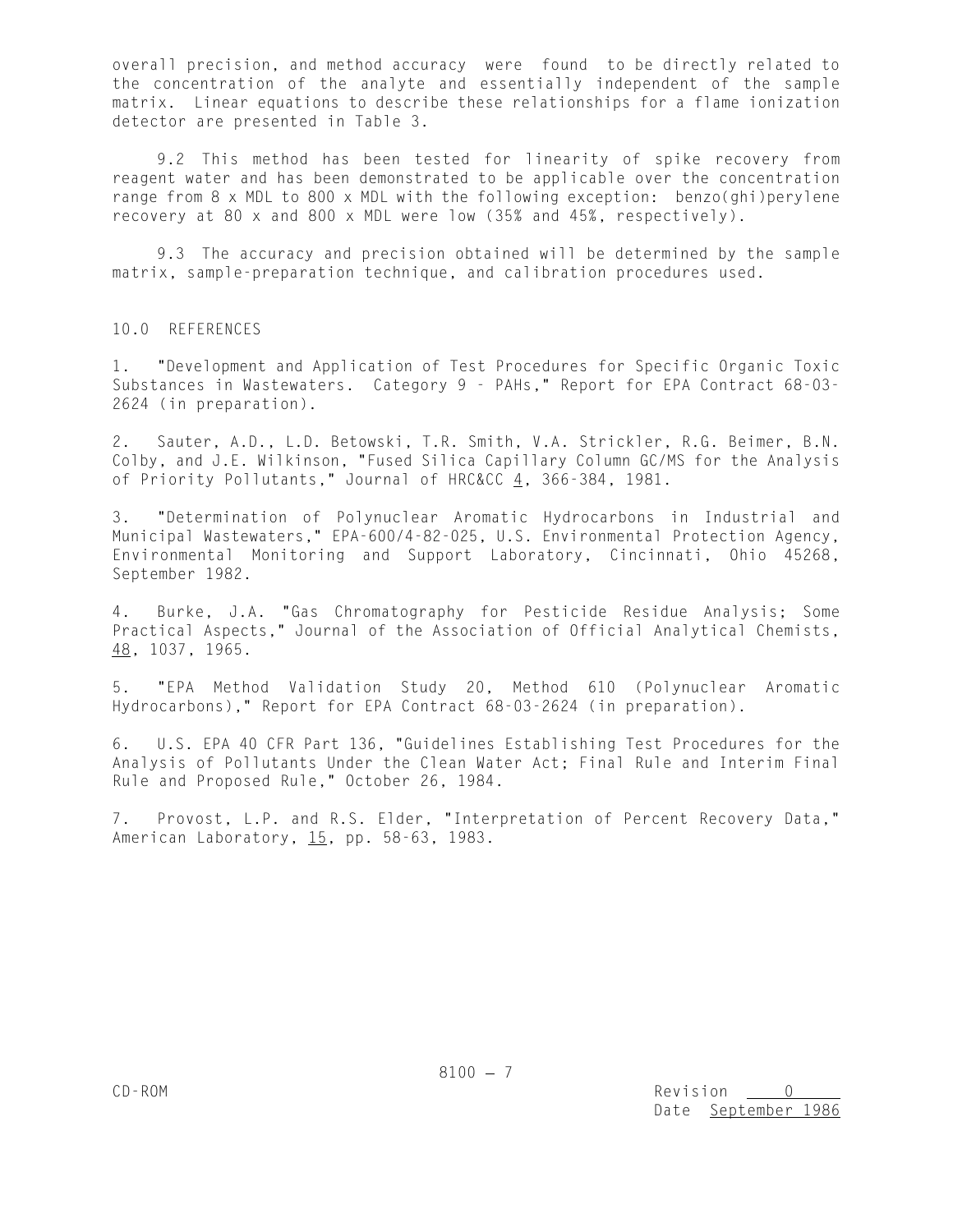| Test   | Limit  | Range          | Range        |           |
|--------|--------|----------------|--------------|-----------|
| conc.  | for s  | for x          | $P, P_s$     |           |
| (ug/L) | (ug/L) | (ug/L)         | $(\% )$      |           |
| 100    | 40.3   | $D-105.7$      | D-124        |           |
| 100    | 45.1   | $22.1 - 112.1$ | $D - 139$    |           |
| 100    | 28.7   | $11.2 - 112.3$ | $D - 126$    |           |
| 10     | 4.0    | $3.1 - 11.6$   | $12 - 135$   |           |
| 10     | 4.0    | $0.2 - 11.0$   | D-128        |           |
| 10     | 3.1    | $1.8 - 13.8$   | $6 - 150$    |           |
| 5      | 2.5    | $D - 7.0$      | $D - 159$    |           |
| 10     | 4.2    | $D-17.5$       | $D - 199$    |           |
| 10     | 3.0    | $2.7 - 11.1$   | 14-123       |           |
| 100    | 43.0   | $D - 119$      | $D - 142$    |           |
| 100    | 40.7   | $21.5 - 100.0$ | $D - 122$    |           |
| 100    | 37.7   | $8.4 - 133.7$  | $D - 155$    |           |
|        | 10     | 2.3            | $D - 10.7$   | $D - 116$ |
|        | 10     | 2.0            | $0.3 - 10.0$ | $D - 110$ |
|        | 10     | 3.0            | $1.2 - 10.0$ | $D - 116$ |
|        | 10     | 3.4            | $1.4 - 12.1$ | $D - 140$ |

# TABLE 2. QC ACCEPTANCE CRITERIA<sup>a</sup>

s = Standard deviation of four recovery measurements, in ug/L.

 $\overline{x}$  = Average recovery for four recovery measurements, in ug/L.

P,  $P_s$  = Percent recovery measured.

 $D =$  Detected; result must be greater than zero.

Criteria from 40 CFR Part 136 for Method 610. These criteria are based a directly upon the method performance data in Table 3. Where necessary, the limits for recovery have been broadened to assure applicability of the limits to concentrations below those used to develop Table 3.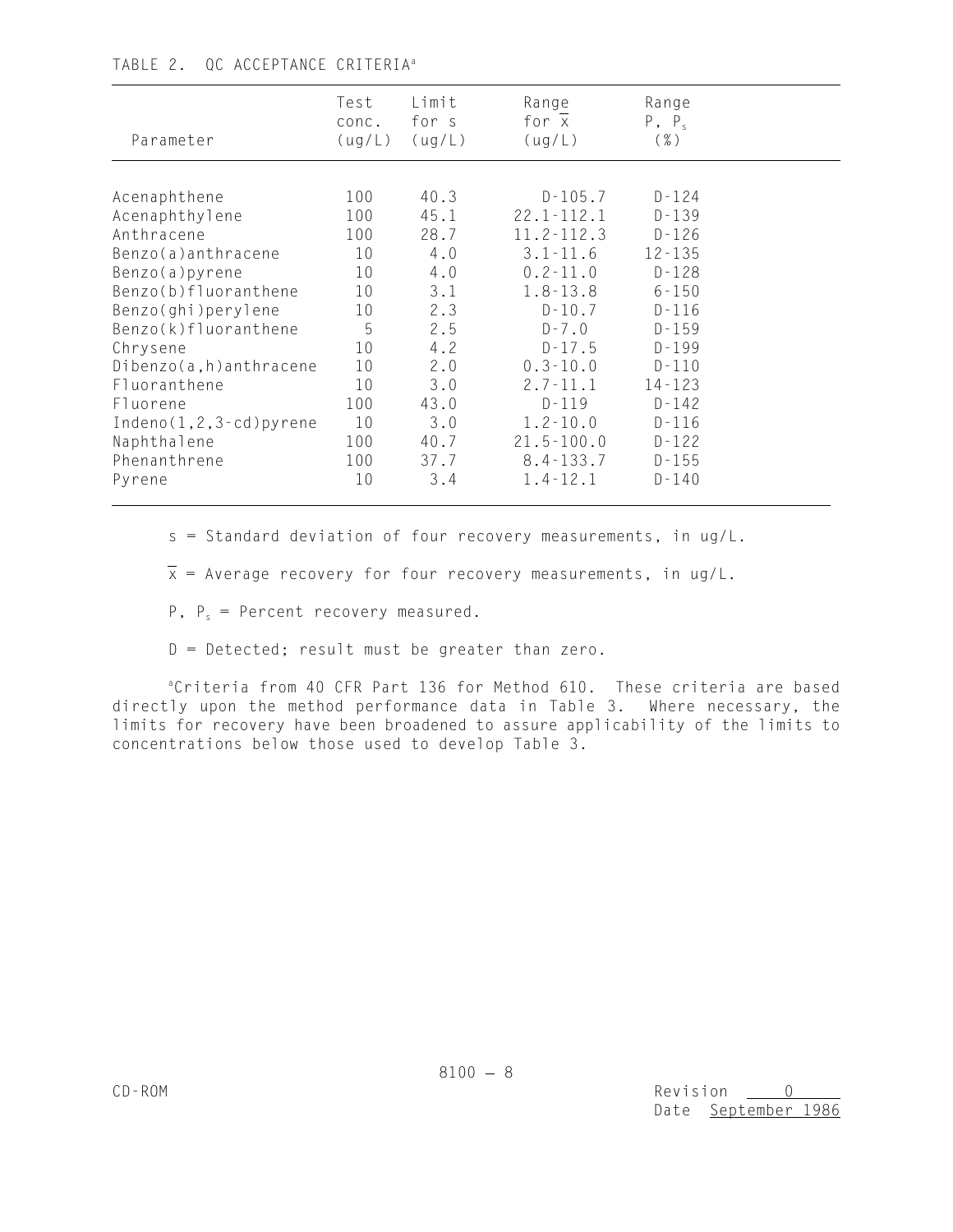| Parameter                 | Accuracy, as   | Single analyst            | Overall        |
|---------------------------|----------------|---------------------------|----------------|
|                           | recovery, x'   | precision, $s_r$ '        | precision,     |
|                           | (ug/L)         | (ug/L)                    | $S'$ (ug/L)    |
| Acenaphthene              | $0.52C + 0.54$ | $0.39x+0.76$              | $0.53x+1.32$   |
| Acenaphthylene            | $0.69C - 1.89$ | $0.36x+0.29$              | $0.42x+0.52$   |
| Anthracene                | $0.63C - 1.26$ | $0.23x+1.16$              | $0.41x+0.45$   |
| Benzo(a)anthracene        | $0.73C + 0.05$ | $0.28x+0.04$              | $0.34x+0.02$   |
| Benzo(a)pyrene            | $0.56C + 0.01$ | $0.38x - 0.01$            | $0.53x-0.01$   |
| Benzo(b)fluoranthene      | $0.78C + 0.01$ | $0.21x+0.01$              | $0.38x - 0.00$ |
| Benzo(ghi)perylene        | $0.44C + 0.30$ | $0.25x+0.04$              | $0.58x+0.10$   |
| Benzo(k)fluoranthene      | $0.59C + 0.00$ | $0.44x - 0.00$            | $0.69x+0.10$   |
| Chrysene                  | $0.77C - 0.18$ | $0.32x - 0.18$            | $0.66x - 0.22$ |
| Dibenzo(a,h)anthracene    | $0.41C - 0.11$ | $0.24x+0.02$              | $0.45x+0.03$   |
| Fluoranthene              | $0.68C + 0.07$ | $0.22x+0.06$              | $0.32x+0.03$   |
| Fluorene                  | $0.56C - 0.52$ | $0.44\overline{x} - 1.12$ | $0.63x - 0.65$ |
| $Ideno(1, 2, 3-cd)pyrene$ | $0.54C + 0.06$ | $0.29x+0.02$              | $0.42x+0.01$   |
| Naphthalene               | $0.57C - 0.70$ | $0.39x - 0.18$            | $0.41x+0.74$   |
| Phenanthrene              | $0.72C - 0.95$ | $0.29x+0.05$              | $0.47x - 0.25$ |
| Pyrene                    | $0.69C - 0.12$ | $0.25x+0.14$              | $0.42x - 0.00$ |

|  |  |  |  | TABLE 3. METHOD ACCURACY AND PRECISION AS FUNCTIONS OF CONCENTRATION |
|--|--|--|--|----------------------------------------------------------------------|
|  |  |  |  |                                                                      |

- x' = Expected recovery for one or more measurements of a sample containing a concentration of C, in ug/L.
- $s_r'$  = Expected single analyst standard deviation of measurements at an average concentration of  $\overline{x}$ , in ug/L.
- S' = Expected interlaboratory standard deviation of measurements at an average concentration found of  $\overline{x}$ , in ug/L.
- $C = True$  value for the concentration, in ug/L.
- $\overline{x}$  = Average recovery found for measurements of samples containing a concentration of C, in ug/L.